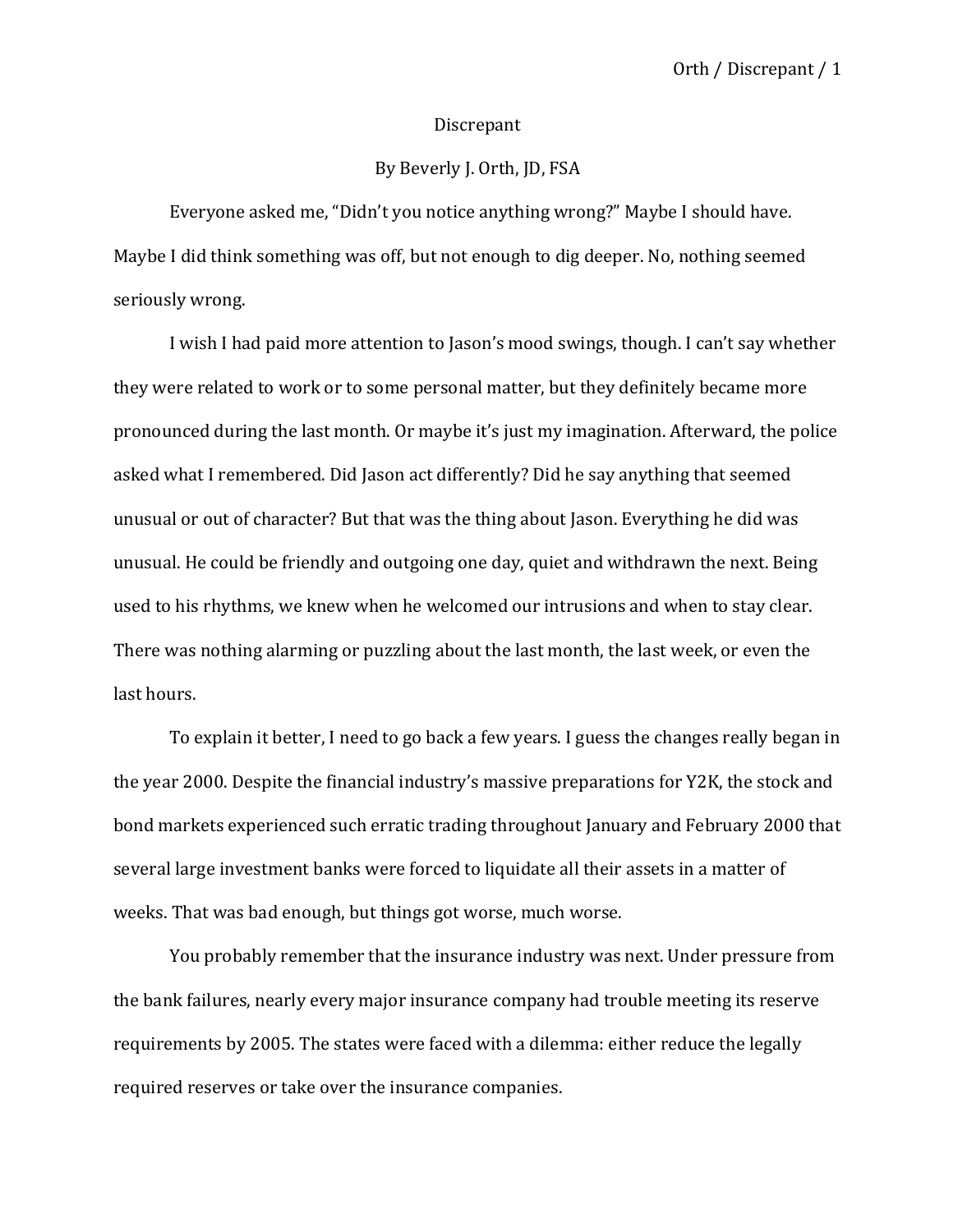As the state legislatures were still grappling with that mess, the 2008 election came along. John McCain wasn't my choice, but I thought he'd made a decent president. Too bad he had that stroke only six weeks after taking office.

What can I say about the Sarah Palin presidency? Within six months, there was that border dispute with Russia over some tiny islands in the Aleutians and I think Congress just lost its collective mind. Instead of letting the states handle the insurance meltdown, Congress decided to restore order by creating the NIA: the National Insurance Administration. Even the Republican senators went along, as fed up as they were with Sarah's misguided antics.

By 2010, nearly every private insurer was out of business. And that's where my story really begins, because that's when half the actuaries in the country lost their jobs, including me. And Jason.

Some actuaries were lucky enough to be hired by the NIA. Other than moving to Bethesda, Maryland, and receiving better benefits and pay than before, their job functions remained pretty much the same.

I preferred to stay in California, so I joined a consulting firm and retrained to become a pension actuary. I didn't know Jason then. I think that was when he worked on Wall Street.

Things were pretty good for me, at least for a while. I was one of the lucky actuaries still working as an actuary. Many of my colleagues ended up as investment consultants or financial advisors. Their actuarial credentials just lost their value, almost overnight.

It was tough finding and keeping clients, though. After the 2012 post-election market swoon, so many private sector employers curtailed or terminated their pension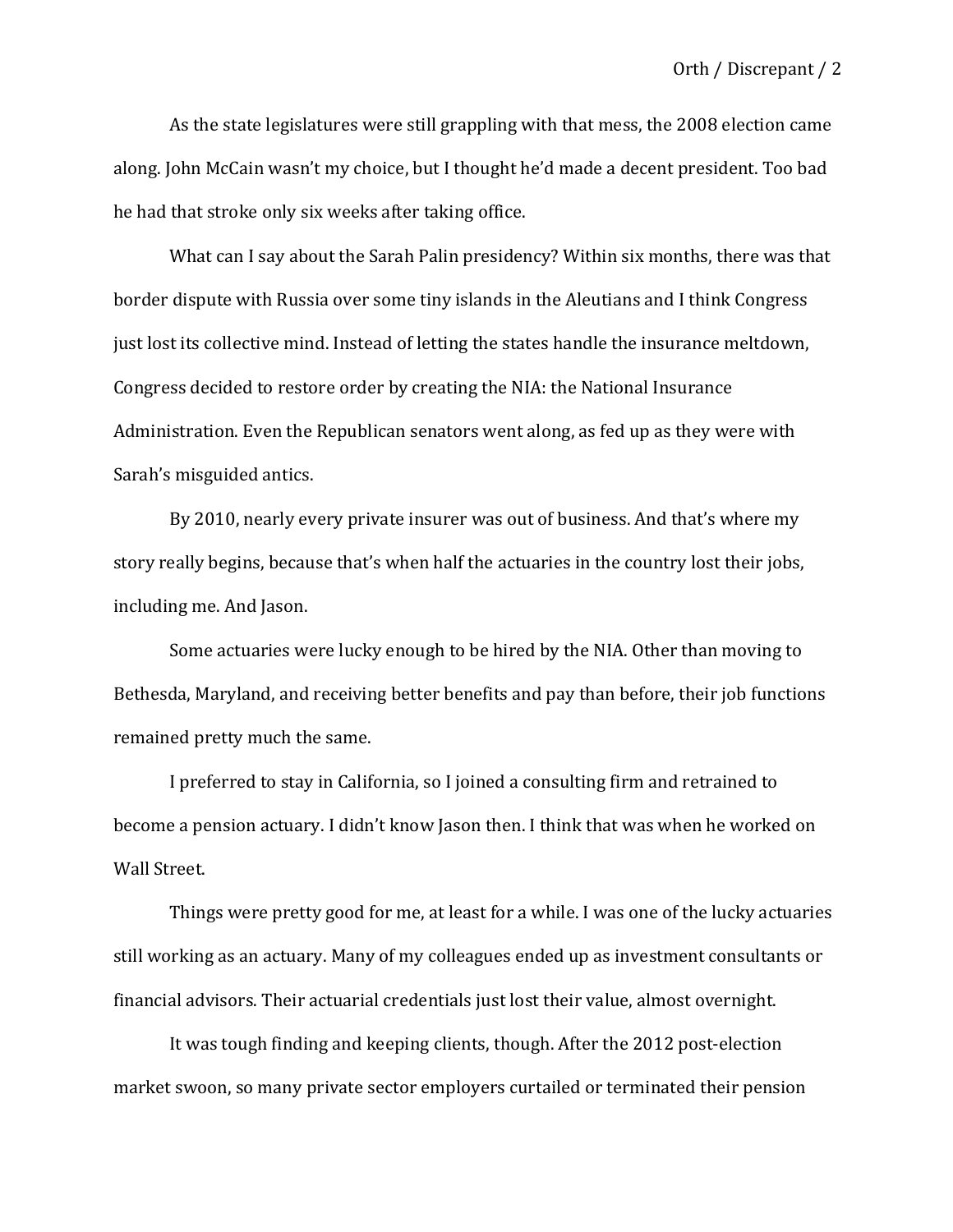plans that I had only a handful of clients left, all in the public sector. And I didn't have those for long. I didn't see it at the time, but the 2012 presidential election turned out to be the death knell for defined benefit pension plans in the U.S.

We all thought the Ralph Nader - Ross Perot ticket was a long shot, remember? But after four years under President Palin's deluded leadership, voters were desperate for rationality and linguistic clarity. And Nader won by a landslide, after he promised to shut down every union in the country, among other things.

And that's when I met Jason.

With my clients dwindling in number, I quit my consulting job before the layoffs started and began working "on the other side," as we used to say. I joined a  $401(k)$  plan recordkeeper located in one of the triangular towers in Century City, only a few miles from my old job.

My new employer occupied the top ten floors of the north tower. What's not commonly known is that the top two floors of each tower are windowless, intended to house the big mainframe computing systems of the 1980s. With the advent of decentralized computing, the windowless floors became cheaper and cheaper to lease. Some companies found creative ways to use the inexpensive space, like installing nap cubicles, yoga studios, and massage rooms to keep employees happy and relaxed. We had those amenities on the forty-third floor. The forty-fourth floor, though, was dedicated to the use of one employee.

I met Jason during my first week at Century Wealth Builders. Yes, that was its actual name, but we referred to it mostly by the acronym CWB. There were no elevators to the forty-third or forty-fourth floors, only a wide interior staircase from the forty-second floor. I received a brief tour of the employee relaxation facilities on my first day, but my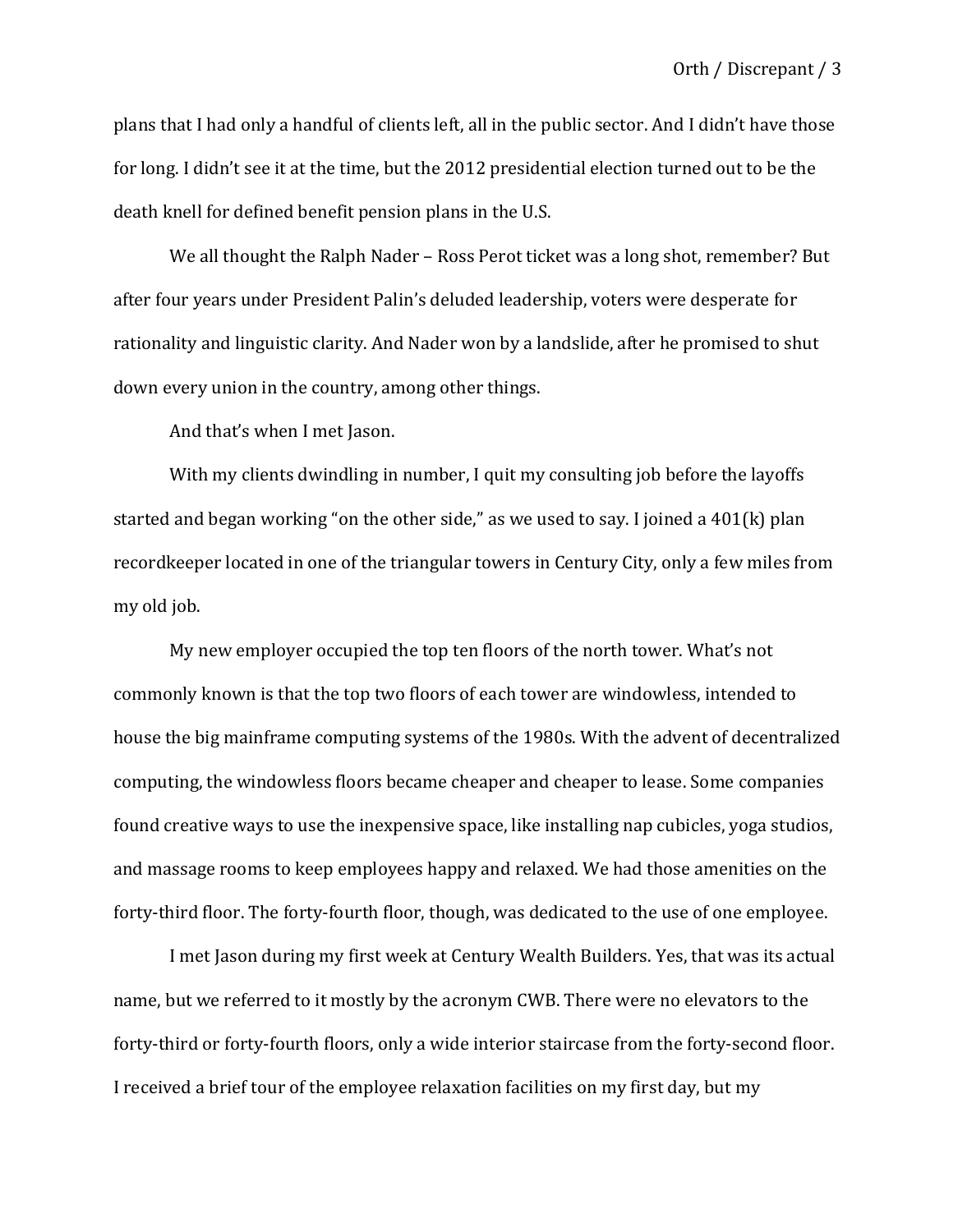introduction to Jason, in his forty-fourth floor domain, was saved for later in my orientation rotation.

I have to admit, I was repulsed by my first impression of the forty-fourth floor, but strangely attracted at the same time. The entire floor was one immense room, filled with low-walled cubicles and a hundred or more large, flat-panel monitors. With no windows and no overhead lights, the space looked like something contrived for a movie set. In the middle of the electronic maze sat a lone figure staring at an array of monitors.

Jason was the 29-year-old wunderkind, fresh from his stint on Wall Street, but looking nothing like a Wall Street type. He wore the Southern California beach uniform: board shorts, flip-flops, and a faded T-shirt. One half of his head was shaved. From the other half, curly brown locks were twisted in messy dreadlock-style braids that seemed in imminent danger of disintegrating.

"Jason, we have a new employee for you to meet. This is Shannon. She'll be working with Admin Team A on the fortieth floor," my guide said politely.

"Hi, Jason. I'm pleased to meet you," I said as I extended my right hand toward Jason. He grasped my hand firmly, but remained seated.

"Hi, Shannon." His voice resounded through me, deep and sonorous. He did not look at me, his eyes remaining fixed on the dozen monitors in front of him. I felt the strange mixture of repulsion and attraction again.

"Jason is in charge of our proprietary asset allocation modeling software," my guide explained. "We lured him away from investment banking and, so far, he seems to be enjoying working with us. Right, Jason?"

"Mm hmm," Jason mumbled. "Yeah, it's nice here in L.A."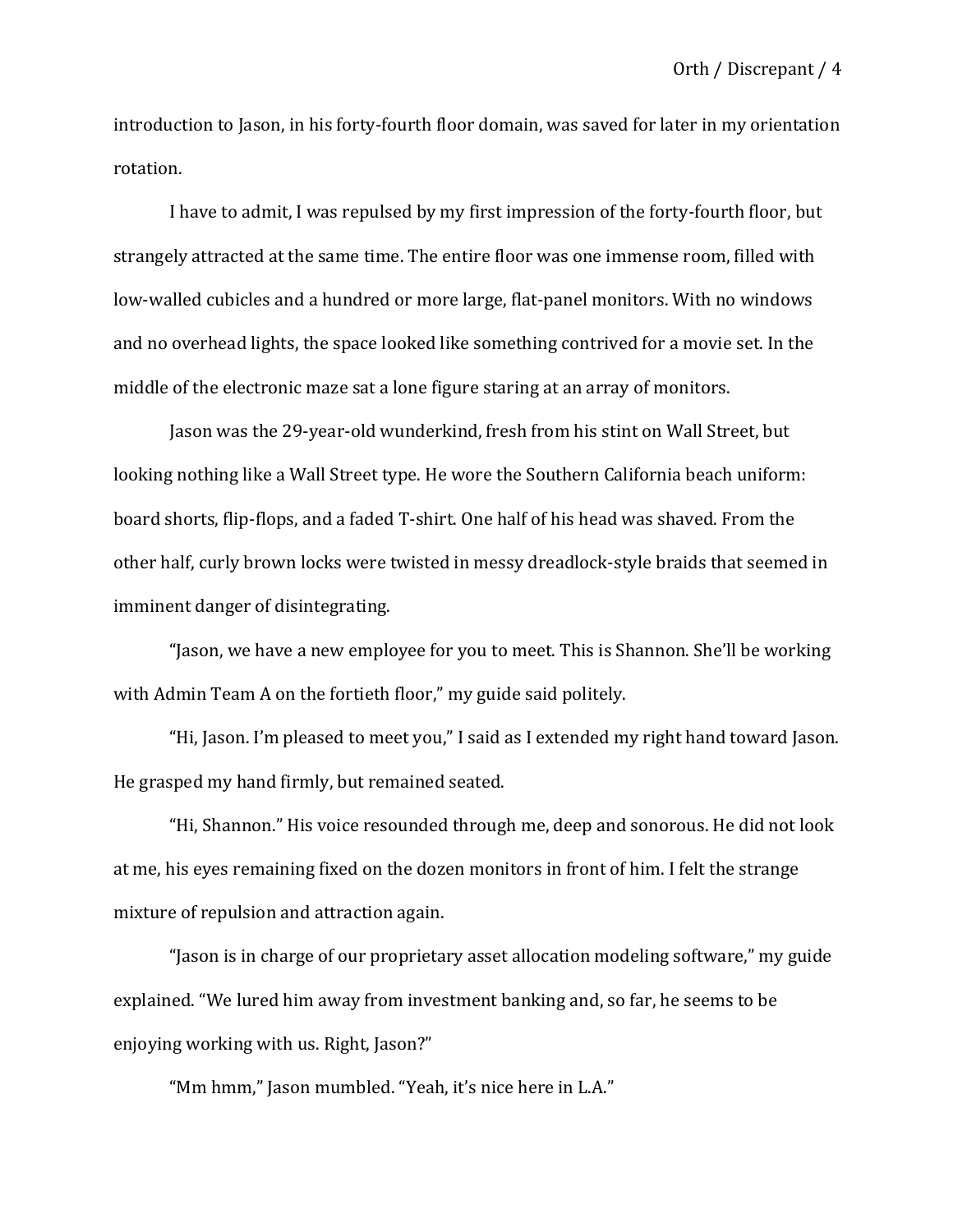I felt the little thrill again, but suppressed it.

"I like L.A., too," I replied. "I'll see you around," I offered encouragingly as I tried to back my way toward the staircase. I managed to bump against a cubicle wall instead of executing the graceful exit I had intended.

The next few weeks were a blur of meeting more people, attending training sessions, arranging my cubicle, and acquainting myself with my duties and responsibilities. Because of my project management experience, I was hired to be a team leader. I found my team members to be knowledgeable and well qualified. I was confident that I could use my knowledge of retirement plans to leverage my way quickly into a more senior position.

As I became familiar with CWB's operations, I wanted to learn more about Jason's role and, in particular, why his software deserved a whole floor. I usually ate lunch in my cubicle, but one day I took my sandwich to the forty-fourth floor. Jason was sitting in the same place as the day I met him, staring at the same monitors.

"Hi, Jason," I began. "I hope you don't mind. I brought my lunch up here to see if you have a few minutes to explain your work to me. Is this a good time?" I looked at his dreadlocks, his face still turned toward the monitors.

"Sure," he replied as he pushed a chair in my direction. "As long as you don't mind me working while we talk."

"Not at all! I hope you don't mind me eating while we talk. I have enough for both of us if you're hungry," I offered.

Jason smirked a little, or maybe I just imagined it. "No, thanks. I don't eat at work. I find it too distracting. But you go right ahead. I don't mind if you eat."

"What does your software do, exactly?" I asked as I unwrapped my sandwich.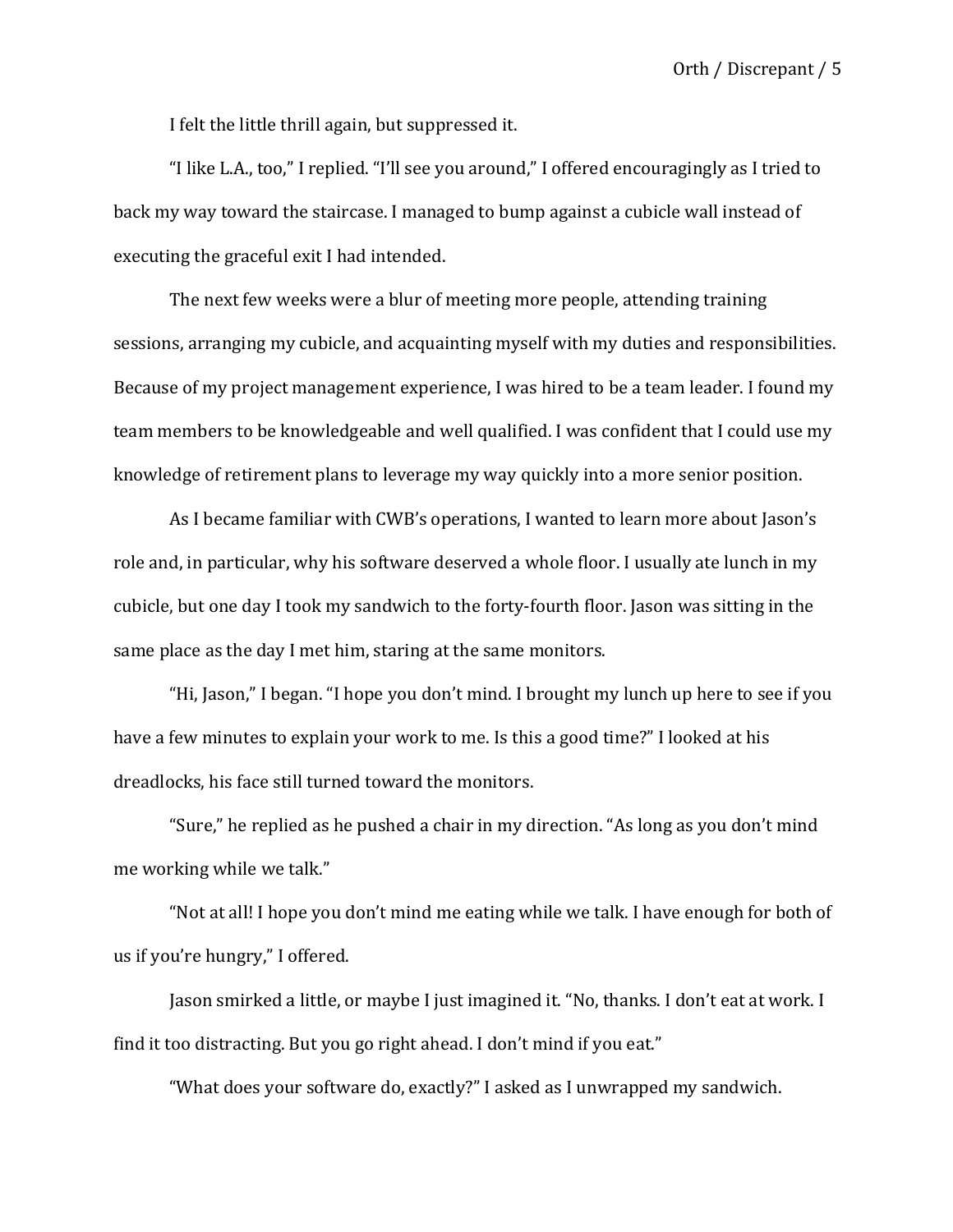"It models the financial markets using stochastic methods, then translates those forecasts into an optimized asset allocation tailored to each plan's investment line-up." For the first time, he glanced briefly in my direction, probably to see if I understood.

I nodded. "Go on," I said.

"That's pretty much it. The trends are updated every one-hundredth of a second from the market activity of every major index across the globe and supplemented by some unpublished proprietary indices I developed myself."

"Wow!" I really was impressed, but I tried to temper my reaction by asking another question. "Are the asset allocations optimized every one-hundredth of a second, too? That seems a bit extreme."

"No, that would be extreme," he admitted. "And it would be too overwhelming for participants. The asset allocations are optimized once per trading day, at 1:00 am Eastern. Even for foreign plans."

"I didn't know that we administered any foreign plans," I replied.

"No, not here in the L.A. branch. But our operations in Australia, Singapore, and Ireland use my software to administer their asset allocation programs, too." He pointed to the corner beyond the staircase and said, "That's Australia over there."

The little thrill went through me again. I simply nodded and thanked Jason for his time.

It was two more weeks before I had another excuse to visit Jason. I never saw him on the other floors, not even at the periodic all-staff meetings. I would take my sandwich and a prepared question to the forty-fourth floor. If he said hello, I would stay and ask my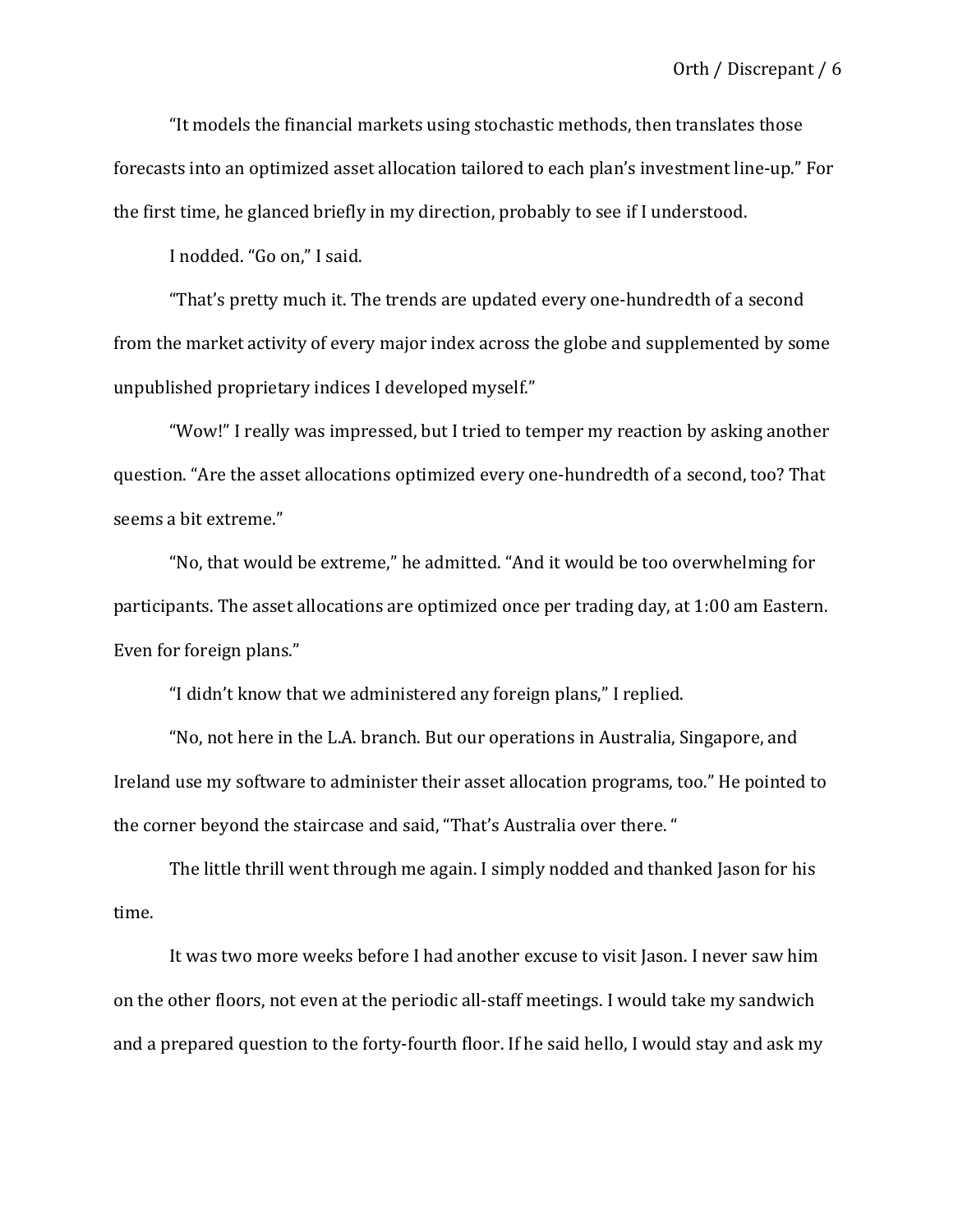question. If he just grunted or ignored me, I knew he was in a mood and said I would come back later. That arrangement seemed to work for both of us.

At the beginning, Jason's dark moods were infrequent, maybe once a month. Later, the frequency increased. I wondered if he ever went home or if he even had a home.

"Sure. I have an apartment," he said when I finally had the courage to ask him. "But sometimes I crash here when the markets are really crazy, like they were last week."

I raised an eyebrow but said nothing.

He glanced at my face. "No, I don't sleep in my chair, if that's what you're thinking. I go downstairs and sleep for a couple of hours in one of the nap cubicles, then shower in the yoga studio. I keep a bunch of clothes in a closet over by Singapore." He gestured toward the corner farthest from the staircase.

"And who does your braids?" I was startled to hear those words come out of my mouth. He glanced at me again and I felt the heat rising in my face.

"Ah, now, Shannon. That's a secret." And he laughed. I think it was the first time I had heard him laugh. And I wanted to hear it again.

A few weeks later CWB began preparing for its annual internal audit, meaning that we had to finish all outstanding reports and documentation before the auditors arrived. My team was fairly current, so I offered to help the other teams with their cleanup. That's when I noticed something strange. The year-end assets for a billion-dollar plan did not match the plan's assets for the beginning of the next year. They weren't off by much, only \$34.80, but they should match exactly.

I asked Mark, the leader for Admin Team B, about the discrepancy. He seemed unconcerned. "Probably some rounding error that got carried forward. I don't trouble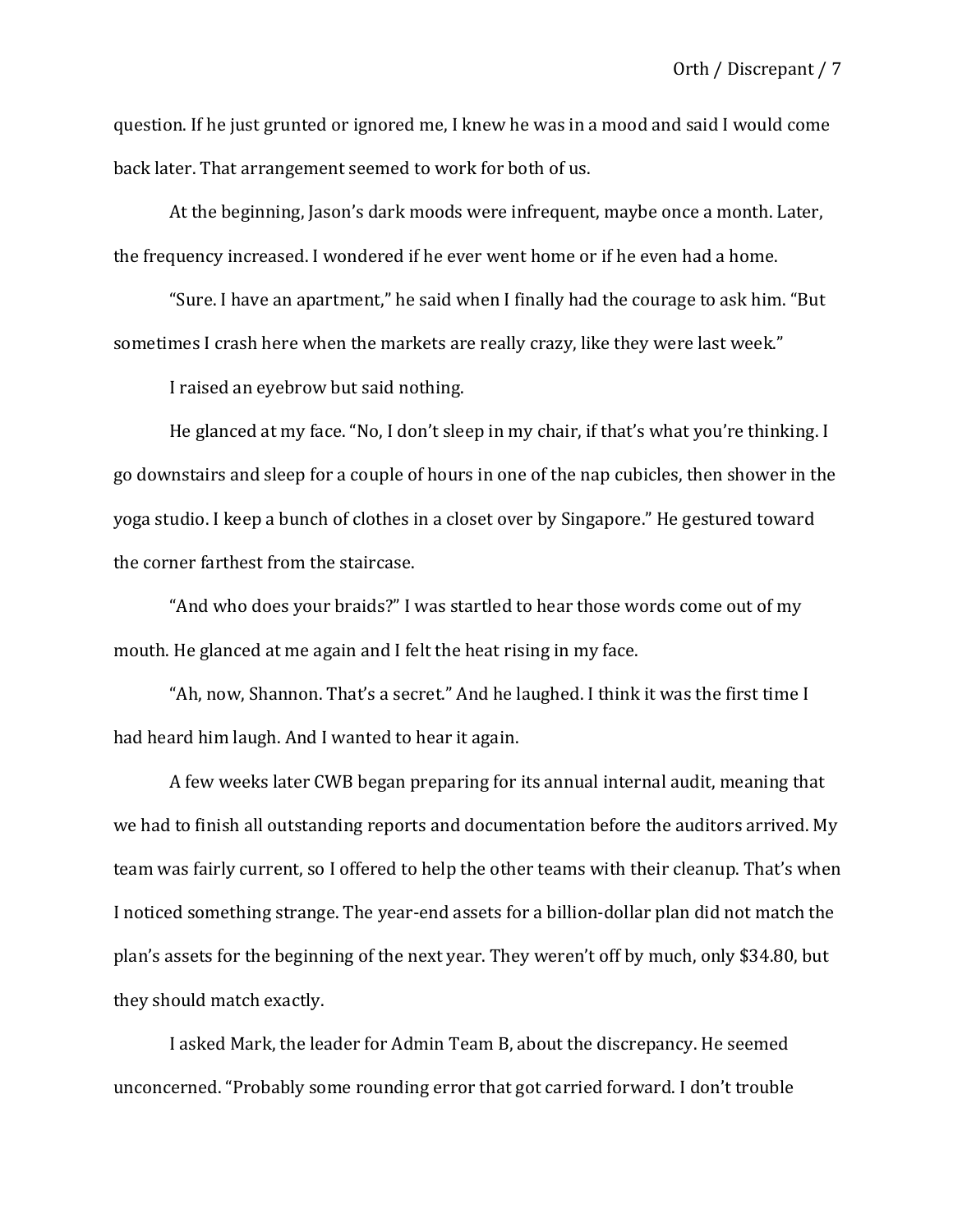myself about discrepancies that small. I've got one that's off by almost \$12,000 and we're researching that one to get it fixed before the auditors arrive next week."

I found two other plans with discrepancies under twenty dollars. I made a mental note to follow up with a supervisor later.

The auditors, installing themselves in two conference rooms and a dozen cubicles, were supposed to stay for six weeks to examine a sampling of the  $45,000$  plans that we administered from the L.A. branch. At the end of the six weeks, they announced they were staying longer to examine a larger sample of plans. The already tense atmosphere became even more strained. I tried to escape by visiting Jason, but he was as tense as the rest of us.

"Why are they still here, Shannon?" he asked. "I've shown them all the documentation for every transaction they've questioned and they keep bothering me. I can't even do my job."

"I know. They've been annoying me, too. But I think they might find an answer to those discrepancies I noticed during the audit prep. So that would be a good thing, in my opinion."

Jason looked at me obliquely through his messy dreadlocks. "Hmm, yeah." He paused a moment, then asked, "What discrepancies, exactly?"

"When I was helping to prepare for the audit, I found three plans with small discrepancies between their end-of-year and beginning-of-year assets. Mark said the differences weren't material, but there was a plan with a larger discrepancy he was researching. From what I've heard, the auditors are investigating a possible software glitch."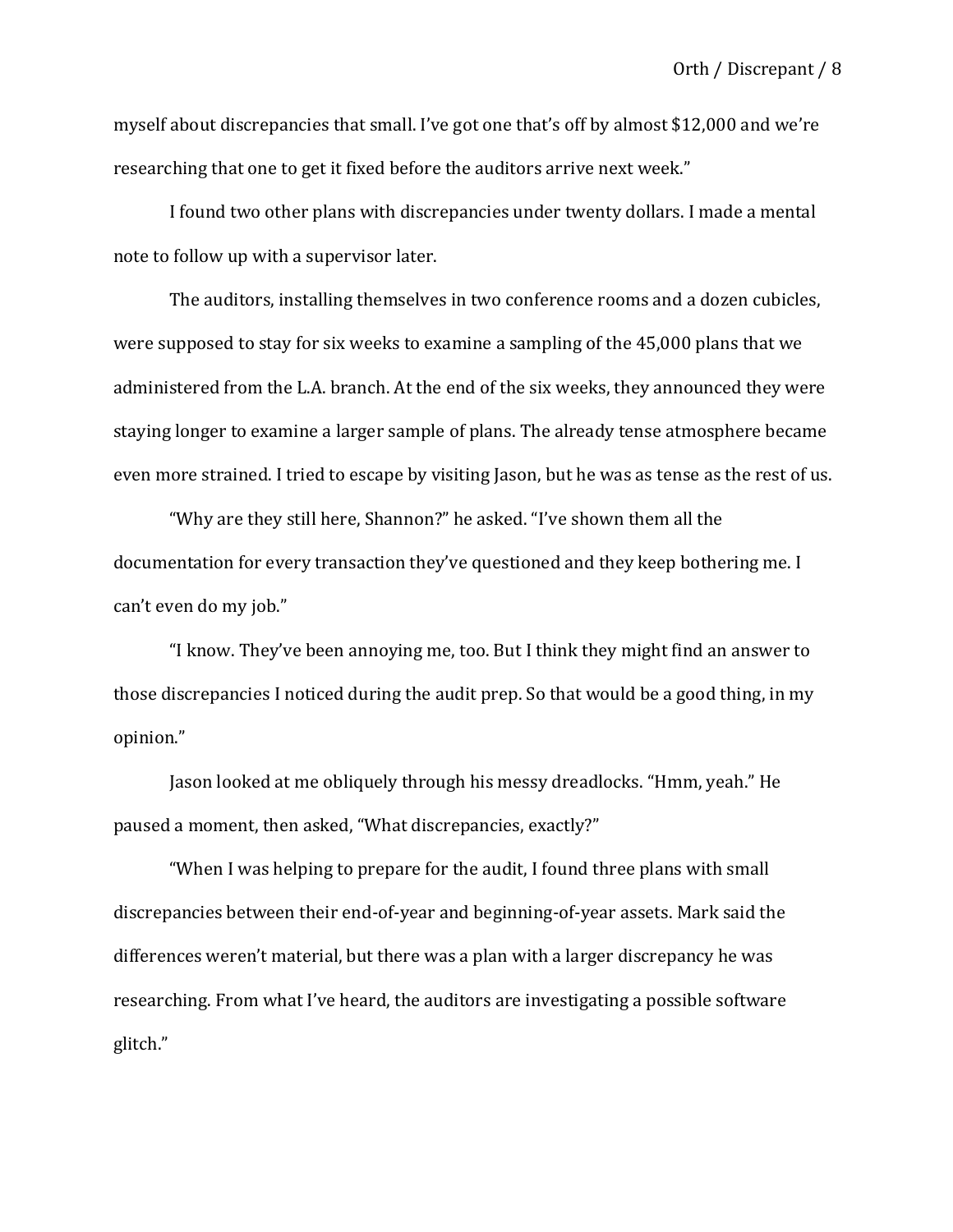Jason seemed focused on one of his monitors. After a few seconds, he looked directly at me. "Sorry, what were you saying?" he asked.

"That the auditors are looking for a glitch in the recordkeeping software that might be the source of the asset discrepancies."

"Yeah, I suppose that's a possibility. The programming for the recordkeeping system has been updated and modified so many times that it looks like a patchwork quilt. I'm surprised it still functions at all. Let me know what they find out, if you get a chance."

And with that request. I was dismissed. I gathered my sandwich wrapper and headed reluctantly down the staircase. That was Thursday afternoon. I didn't have a reason to visit Jason on Friday. In fact, I left the office early that day, thankful for a dentist appointment that I had scheduled months before.

Monday came too soon. I had heard about the "jumper," as he was called in the Sunday evening news programs. Despite efforts to keep people off their roofs, the towers attracted suicidal individuals from time to time. The jumper's name was not being released until family was notified. I saw yellow police tape cordoning off the sidewalk area where the body had been found. It was Tuesday when we learned that the jumper was Jason.

For an entire week, I refused to believe that Jason had taken his life. But his brother had flown in from North Carolina to identify the body. A memorial service was being planned. And the police and the media swarmed our office.

I tried to be helpful to the officers investigating Jason's death. "Did you notice anything strange about his behavior?" they asked. How could I respond to that question? I could say, "Jason was always strange," but that wouldn't help them. So I said only, "No, nothing out of the ordinary."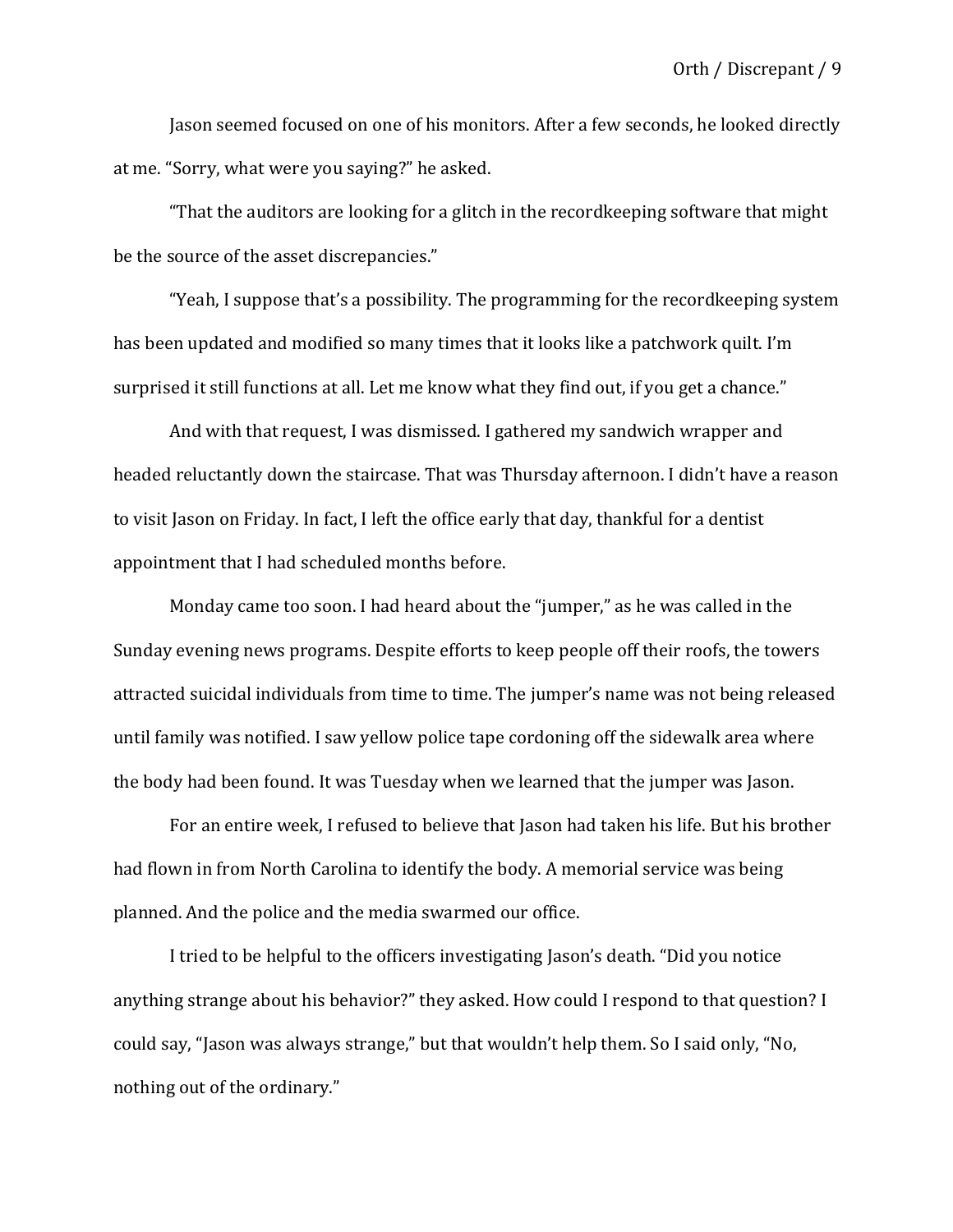For a while, it seemed the police suspected foul play when a wallet was found in the fire stairwell leading to the roof. When they traced the wallet to a former building tenant who had lost it over a year earlier, the authorities settled on suicide as cause of death.

Ultimately, the auditors concluded that the recordkeeping system was not the source of the asset discrepancies. The source was Jason's asset allocation modeling software, which was programmed to take advantage of tiny rounding differences. In other words, Jason had been embezzling plan assets by skimming off a fraction of a penny from every transaction that involved his asset allocation modeling software. Not all plans administered by CWB used his software, and not all of their participants opted into his asset allocation models. But enough did that a fraction of a penny across millions of transactions a day amounted to some serious money.

The investigators, though, could not determine where most of the embezzled funds went. Jason had only an old pickup truck and a tiny apartment that he rented in Hollywood. He had been sending checks every month to his elderly parents in New Jersey for about eight months, but that didn't add up to much.

There were lawsuits, of course. A class action suit was brought against CWB, but it was settled before the case went to trial, for "an undisclosed amount," as the news media reported. Before the official announcement by CWB's board of directors that the company was dissolving, over half the employees had already resigned.

I stayed on for two more months to help transition plans to new recordkeepers. Between my severance pay and the retention bonus, I received almost a year of salary. I decided to travel a bit before beginning the search for another job.